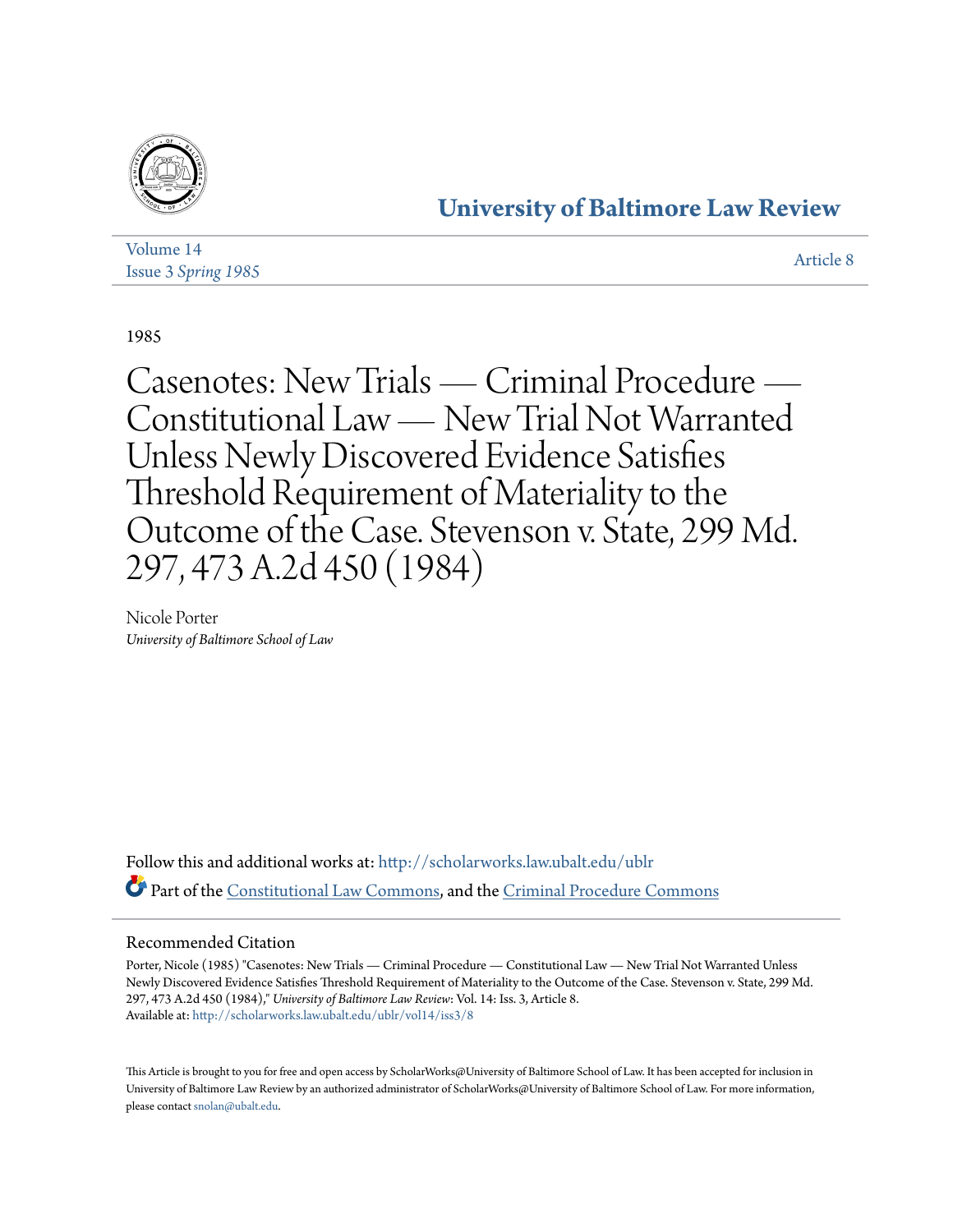$NEW$  TRIALS  $-$  CRIMINAL PROCEDURE  $-$  CONSTITU-TIONAL LAW - NEW TRIAL NOT WARRANTED UNLESS NEWLY DISCOVERED EVIDENCE SATISFIES THRESHOLD REQUIREMENT OF MATERIALITY TO THE OUTCOME OF THE CASE. *Stevenson v. State,* 299 Md. 297, 473 A.2d 450 (1984).

Nearly two years after the defendant's conviction for first degree murder and related offenses, $\frac{1}{1}$  the prosecutor discovered that one of the state's expert witnesses had testified falsely about his academic credentials.<sup>2</sup> When the defendant became aware of this perjury, she promptly filed a motion for a new trial.<sup>3</sup> The trial judge, who had heard the original case, denied the motion because of the overwhelming evidence of the defendant's guilt, independent of the perjured testimony.4 The Court of Special Appeals of Maryland affirmed in an unreported opinion.<sup>5</sup> On further appeal, the court of appeals chose to enlarge the scope of review to include an additional claim that the state's use of perjured testimony violated the defendant's due process right to a fair trial.<sup> $\delta$ </sup> A unanimous court held that a new trial was not warranted because the new evidence failed to meet a threshold requirement of materiality to the outcome of the case.7

It is undisputed that a trial court has the authority to grant a new trial because of newly discovered evidence.<sup>8</sup> Courts, however, have been reluctant to exercise this power,<sup>9</sup> citing the need to avoid the time and expense of retrials<sup>10</sup> and the desire to advance the public policy associ-

- 3. Md. R. Crim. P. 770(b) (Supp. 1983) (current version at MD. R. CRIM. P. § 4-  $331(c)$ ) states that a court may grant a new trial on the basis of newly discovered evidence that, in the exercise of due diligence by the moving party, could not have been discovered within three days of the verdict.
- 4. Stevenson v. State, 299 Md. 297, 301, 473 A.2d 450, 451 (1984).
- 5. Stevenson v. State, No. 82-726, slip op. (Md. Ct. Spec. App. March 7, 1983) (per curiam), *affd,* 299 Md. 297, 473 A.2d 450 (1984).
- 6. The due process issue was not raised in the trial court or the court of special appeals. The defendant filed a motion on August 5, 1983 to enlarge the scope of review upon writ of certiorari. Brief of Appellant Stevenson at 2 n.l, Stevenson v. State, 299 Md. 297, 473 A.2d 450 (1984).
- 7. Stevenson v. State, 299 Md. 297, 302, 308, 473 A.2d 450, 452, 455 (1984).
- 8. See generally 6A J. MOORE, MOORE'S FEDERAL PRACTICE ¶ 59.05 (2d ed. 1983) (a discussion of the origin and power to grant a new trial).
- *9. See, e.g.,* United States v. Johnson, 713 F.2d 654, 661 (11th Cir. 1983); United States v. Metz, 652 F.2d 478, 479 (5th Cir. 1981); United States v. Costello, 255 F.2d 876, 879 (2d Cir.), *cert. denied,* 357 U.S. 937 (1958); Gehner v. McPherson, 430 S.W.2d 312, 315 (Mo. Ct. App. 1968); *see also* 3 C. WRIGHT, FEDERAL PRAC-TICE AND PROCEDURE - FEDERAL RULES OF CRIMINAL PROCEDURE  $\S$  557, at 315 (2d ed. 1982).
- *10. See* Kyle v. United States, 297 F.2d 507, 514 (2d Cir. 1961), *cert. denied,* 377 U.S. 909 (1964); Town of Eliot v. Burton, 392 A.2d 56, 58 (Me. 1978).

<sup>1.</sup> Prior to the discovery of the perjury, the convictions were affirmed on appeal. Stevenson v. State, 289 Md. 167,423 A.2d 558 (1980).

<sup>2.</sup> The expert in question testified that he had graduated *cum laude* from the Illinois School of Technology. The state's attorney was informed by the Illinois Department of Law Enforcement's Division of Criminal Investigation that the expert had not graduated from the school. Stevenson v. State, 299 Md. 297, 300,473 A.2d 450, 451 (1984).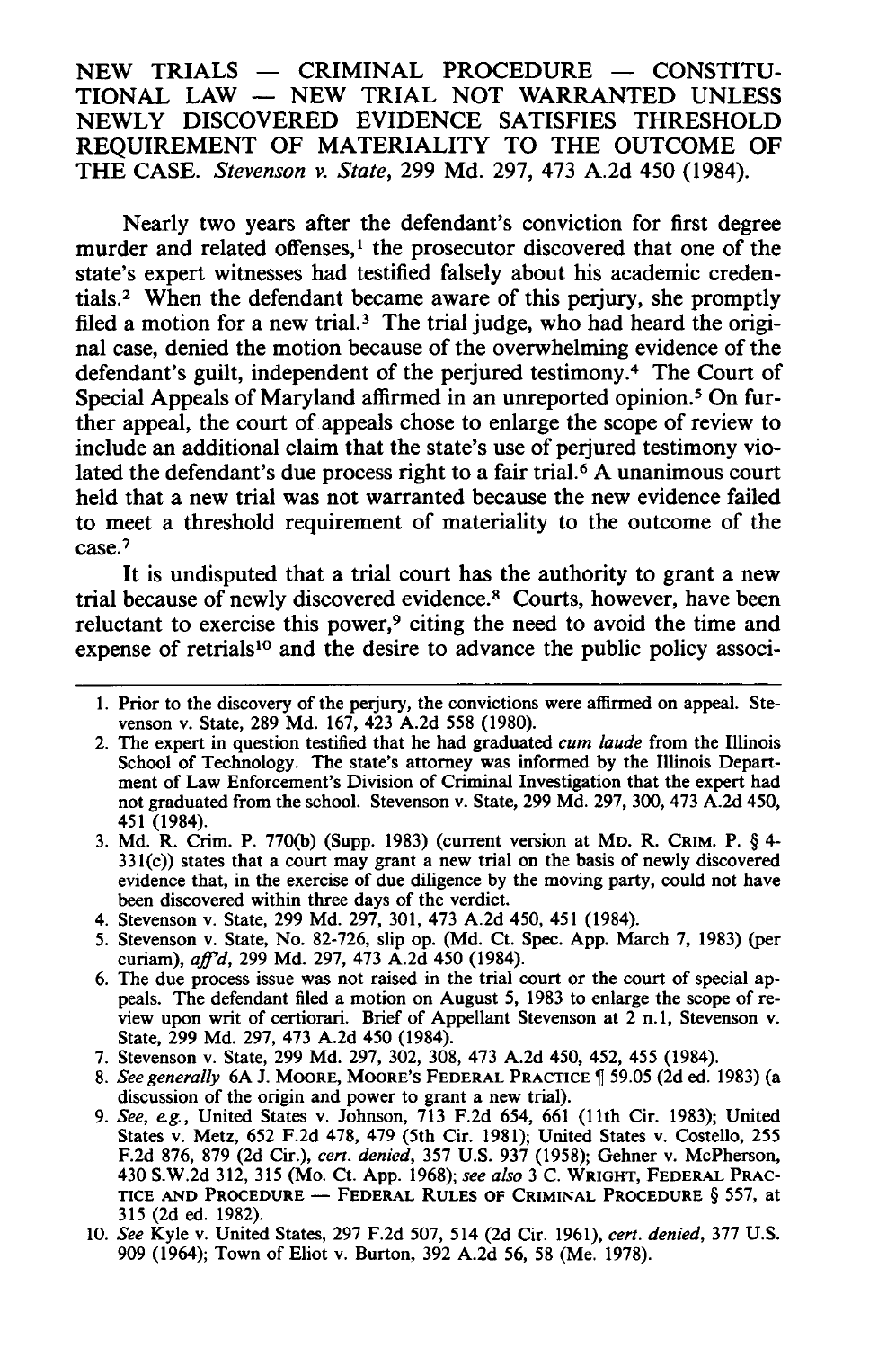ated with the finality of judgments.<sup>11</sup> This reluctance is reflected in the traditional standard used to review these new trial motions. 12 Under this standard, frequently referred to as the *"Berry* "13 or "probability" test, the moving party must show that: (1) the evidence was in fact discovered after the trial; (2) its absence from the first trial was not owing to the defendant's lack of diligence; (3) it is so material that it would *probably*  produce a different verdict if the new trial were granted; and (4) it is not merely "cumulative" or "impeaching."<sup>14</sup>

In certain cases, the evidence in question is not truly "newly discovered," but rather it has been discovered that the witness perjured himself at trial. In these instances, a majority of the federal circuits<sup>15</sup> and many state courts<sup>16</sup> reject the *Berry* test in favor of the more lenient test set forth in *Larrison* v. United States.<sup>17</sup> The *Larrison* test, also referred to as the "might" standard, permits a new trial when the court is "reasonably well satisfied" that: (1) the testimony given by a material witness is false; (2) the jury *might* have reached a different conclusion without it; and (3) the party seeking the new trial was either unable to meet the evidence because he was taken by surprise when the witness gave the false testimony, or he did not know of its falsity until after trial.<sup>18</sup> Proponents of this lower standard of materiality justify it by arguing that a conviction based on perjured testimony affronts judicial integrity.I9

Recently, two federal courts of appeals rejected the *Larrison* stan-

- 12. See 8A J. MOORE, MOORE'S FEDERAL PRACTICE  $\parallel$  33.04[1] (2d ed. 1983); 4 C. TORCIA, WHARTON'S CRIMINAL PROCEDURE § 599 (12th ed. 1976); *see generally*  Annot., 59 A.L.R. FED. 657 (1982) (listing federal cases that apply the traditional *Berry* standard); Annot., 158 A.L.R. 1062 (1945 & Supp.) (listing state cases that apply the traditional *Berry* standard).
- 13. The traditional standard was first set forth in Berry v. Georgia, 10 Ga. 511, 526-27 (1851).
- 14. *Id.* at 527. In *Berry*, the court also required an affidavit from the witness, reflecting a concern for the creditability of the new evidence. *[d.*
- *15. See, e.g.,* United States v. Gabriel, 597 F.2d 95, 98-100 (7th Cir.), *cert. denied,* 444 U.S. 858 (1979); United States v. Wallace, 528 F.2d 863, 866 (4th Cir. 1976); United States v. Meyers, 484 F.2d 113, 116 (3d Cir. 1973); *see also* 3 C. WRIGHT, *supra* note 9, § 557.1, at 343-44 (indicating *Larrison* standard is majority rule in the circuits). For a listing of the federal courts that have applied the *Larrison* standard, see Annot., 59 A.L.R. FED. 657, 664-66 (1982). The Maryland practitioner may be interested to know that the United States Court of Appeals for the Fourth Circuit has adopted the *Larrison* standard. *See* United States v. Wallace, 528 F.2d 863, 866 (4th Cir. 1976).
- *16. See, e.g.,* Conlow v. State, 441 A.2d 638, 640 (Del. 1982); State v. Naeole, 62 Hawaii 563, 617 P.2d 820, 824 (1980); State v. Caldwell, 322 N.W.2d 574, 585 (Minn. 1982).
- 17. 24 F.2d 82 (7th Cir. 1928).
- *18. [d.* at 87-88.
- 19. Mesarosh v. United States, 352 U.S. 1, 14 (1956) ("waters of justice are polluted by the government's use of tainted testimony"); Communist Party v. Subversive Activities Control Bd., 351 U.S. 115, 124-25 (1956) (the "taint" of perjury can be removed only by a new trial); Kyle v. United States, 297 F.2d 507, 514 (2d Cir. 1961), *cert. denied, 377 U.S. 909 (1964); 8A J. MOORE, <i>supra* note 12, ¶ 33.06[1].

<sup>11.</sup> Gehner v. McPherson, 430 S.W.2d 312, 315 n.l (Mo. Ct. App. 1968).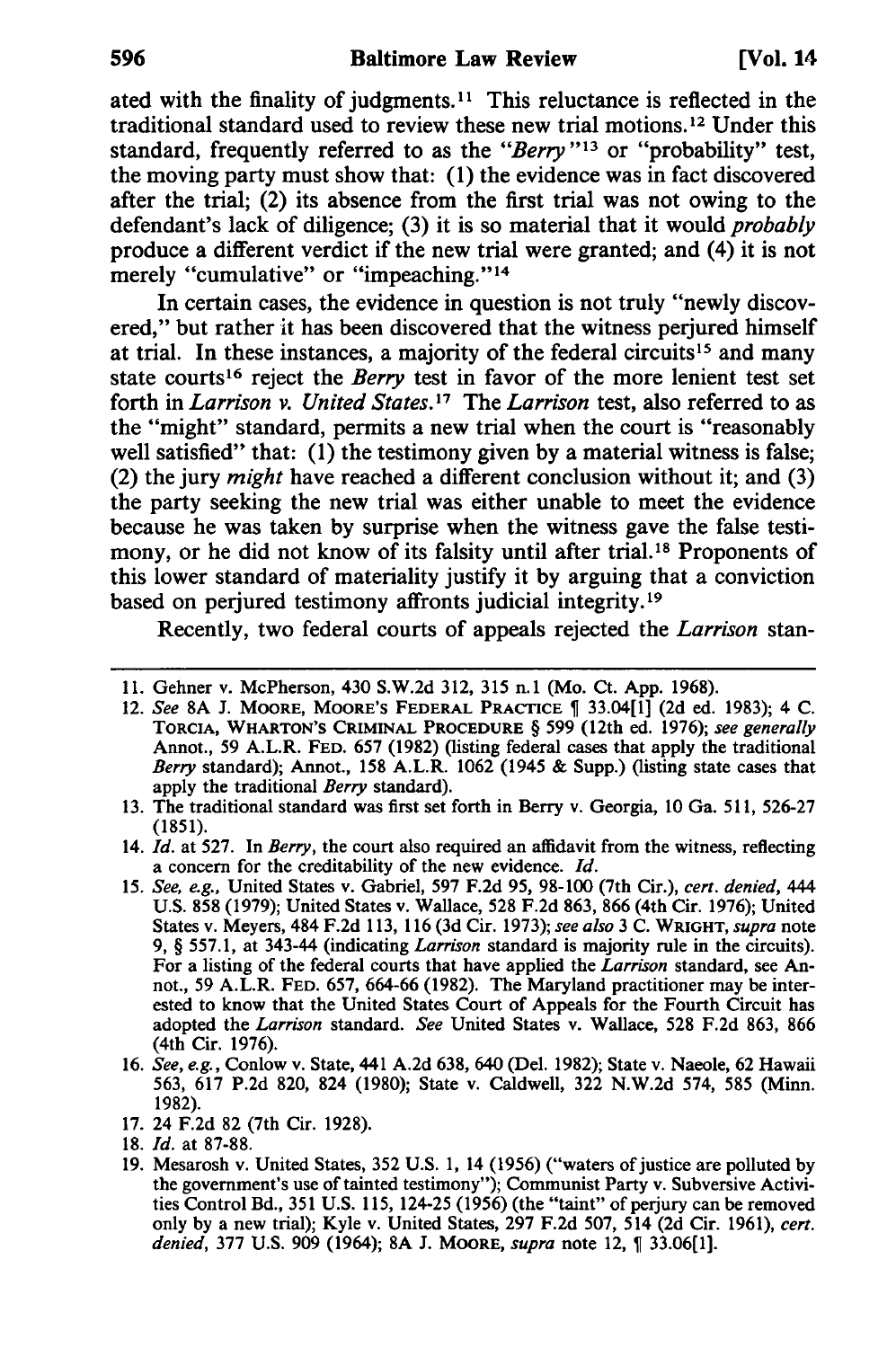dard in favor of the stricter *Berry* "probability" standard.<sup>20</sup> Primarily they criticize the *Larrison* "might" standard as being too speculative.21 A literal application of the "might" standard, these courts contend, would require the granting of a new trial in every instance.<sup>22</sup> Moreover, finding no basis for distinguishing between perjured testimony and other types of newly discovered evidence, these jurisdictions prefer to apply the *Berry* "probability" test uniformly to all new trial motions involving newly discovered evidence.<sup>23</sup>

Maryland adopted a functional equivalent of the *Berry* test in *Jones v. State.*<sup>24</sup> Cases that have cited it, however, lack uniformity in their analyses and applications of the *Jones* court's holding and have employed a variety of standards for review. 2s Furthermore, the Maryland cases do not appear to distinguish between perjured testimony and other types of newly discovered evidence.26 This uncertainty in the decisions of the state's intermediate appellate court is caused in part by the judiciary'S strong policy of according great deference to trial courts' decisions on the

- 20. United States v. Krasny, 607 F.2d 840, 844 (9th Cir. 1979), *cert. denied,* 445 U.S. 942 (1980); United States V. Stofsky, 527 F.2d 237, 246 (2d Cir. 1975), *cert. denied,*  429 U.S. 819 (1976). For a review of other cases criticizing or modifying the *Larrison* standard see Comment, *Ninth Circuit Adopts* Berry *Standard for New Trials Based Upon Perjured Testimony,* 11 GOLDEN GATE 171 (1981).
- 21. United States V. Krasny, 607 F.2d 840, 844 (9th Cir. 1979), *cert. denied,* 445 U.S. 942 (1980); United States V. Stofsky, 527 F.2d 237, 245-46 (2d Cir. 1975), *cert. denied,* 429 U.S. 819 (1976).
- 22. United States V. Krasny, 607 F.2d 840, 844 (9th Cir. 1979) *cert. denied,* 445 U.S. 942 (1980); United States V. Stofsky, 527 F.2d 237, 245-46 (2d Cir. 1975), *cert. denied,* 429 U.S. 819 (1976).
- 23. United States V. Krasny, 607 F.2d 840, 844 (9th Cir. 1979), *cert. denied,* 445 U.S. 942 (1980); United States V. Stofsky, 527 F.2d 237, 246 (2d Cir. 1975), *cert. denied,*  429 U.S. 819 (1976).
- 24. 16 Md. App. 472, 298 A.2d 483, *cert. denied,* 268 Md. 750 (1973). *Jones* states: There must ordinarily be present and concur five verities, to wit: (a) The evidence must be in fact, newly discovered, i.e., discovered since the trial; (b) facts must be alleged from which the court may infer diligence on the part of the movant; (c) the evidence relied on, must not be merely cumulative or impeaching; (d) it must be material to issues involved; and (e) it must be such, and of such nature, as that, on a new trial, the newly discovered evidence would probably produce an acquittal.

*Id.* at 477,298 A.2d at 486 (quoting Johnson V. United States, 32 F.2d 127, 130 (8th Cir. 1929)).

- *25. Compare* Mack Trucks, Inc. V. Webber, 29 Md. App. 256, 277-78, 347 A.2d 865, 877 (1975) (evidence must be of such nature that, on retrial, the newly discovered evidence *would* produce a different result) *with* Harker V. State, 55 Md. App. 460, 475,463 A.2d 288, 297 (1983) (discovery of evidence would be *likely* to result in an acquittal) *and* Andresen V. State, 24 Md. App. 128, 212, 331 A.2d 78, 127 (1974) (applying a test that merely excises the disputed testimony and then ascertains whether the remaining evidence is still sufficient to uphold the conviction) (citing 58 AM. JUR. 2D *New Trial* § 175 (1971».
- 26. Stevenson V. State, No. 82-706, slip op. at 4 (Md. Ct. Spec. App. March 7, 1983) (per curiam) ("we do not agree with appellant that newly discovered evidence of perjury calls for a different standard of review than newly discovered evidence generally"), *affd,* 299 Md. 297,473 A.2d 450 (1984).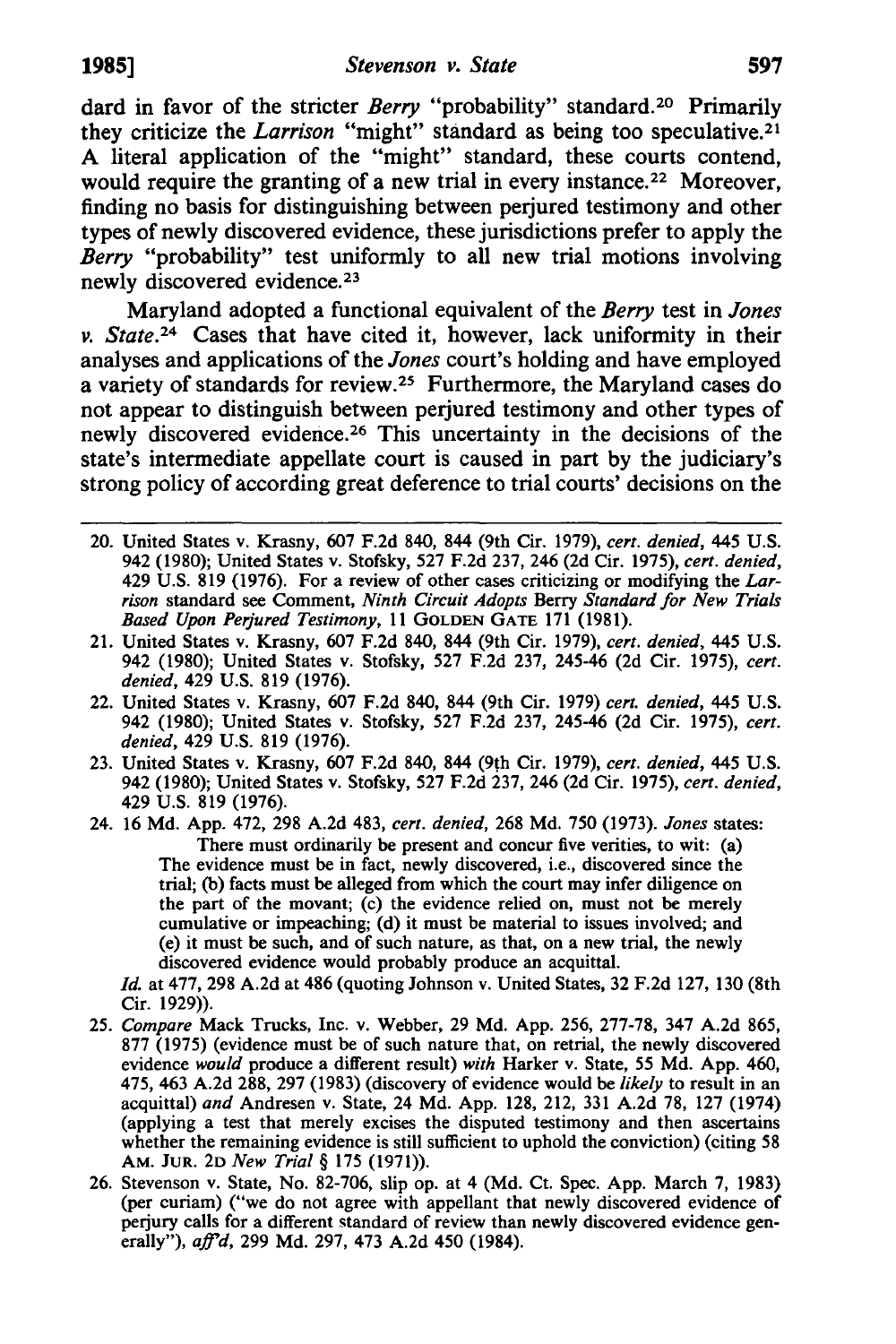motions.27 Only the most compelling and extraordinary circumstances will warrant a reversal.<sup>28</sup> Accordingly, the focus thus far has been upon the exercise of discretion rather than upon the standard applied.

The rules of criminal procedure give a defendant the right to petition for a new trial when newly discovered evidence of perjury stems from a neutral source. When the perjury can be attributed to the prosecution, however, the defendant's due process right to a fair trial is implicated.29 A new trial motion based on a due process infringement therefore involves two separate inquiries: (1) whether the prosecution is responsible for the perjured testimony; and (2) whether the perjured testimony is sufficiently material to warrant a new trial.

The United States Supreme Court set forth the tests for both of these queries in *United States v. Agurs.30* The first prong is satisfied if the prosecution "knew or should have known" that one of its witnesses was testifying falsely.3! This fault-fixing standard appears to encompass instances of both prosecutorial misconduct and prosecutorial negligence.<sup>32</sup> Once the prosecution is deemed responsible for the perjury, the court must determine whether the perjured testimony is sufficiently material to warrant a new trial. 33 The *Agurs* Court stated that a new trial should be granted if there is "any reasonable likelihood that the perjured testimony could have affected the judgment of the jury."<sup>34</sup> This lower threshold of materiality reflects the Court's strong disapproval of state-sponsored

- *27. See* LO.A. Leasing Corp. v. Merle Thomas Corp., 260 Md. 243, 272 A.2d 1 (1971); Perlin Packing Co. v. Price, 247 Md. 475, 231 A.2d 702 (1967); Mack Trucks, Inc. v. Webber, 29 Md. App. 256, 347 A.2d 865 (1975).
- 28. A.S. Abell Co. v. Skeen, 265 Md. 53, 59, 288 A.2d 596, 599 (1972); Jones v. State, 16 Md. App. 472,477, 298 A.2d 483, 486, *cert. denied,* 268 Md. 750 (1973).
- 29. 8A J. MOORE, *supra* note 12,  $\int$  33.04; *see also* Mooney v. Holohan, 294 U.S. 103 (1935) (where the Supreme Court first established that the prosecution has a duty to disclose testimony known to be perjured). The Court broadened the *Mooney* principle in subsequent cases. *See* Brady v. Maryland, 373 U.S. 83 (1963) (when the nondisclosure of evidence is material to either guilt or sentencing, a new trial is warranted, regardless of the good or bad faith of the prosecution); Napue V. Illinois, 360 U.S. 264 (1959) (the false testimony need only relate to the credibility of a witness). The right to due process of law is preserved by the fifth (federal action) and fourteenth (state action) amendments to the Constitution. *See* U.S. CONST. amends. V & XIV, § 2. The Maryland Constitution also preserves the right to due process. *See* MD. DECL. OF RTS. art. 24.
- 30. 427 U.S. 97 (1976).
- 31. *[d.* at 103. The *Agurs* decision recited three types of situations involving nondisclosure of evidence that would violate due process. The other two situations involve pre-trial requests for disclosure of evidence. *[d.* at 104-07.
- 32. Earlier, the Supreme Court stated in Giglio V. United States, 405 U.S. 150 (1972), that "whether the nondisclosure was a result of negligence or design, it is the responsibility of the prosecutor." *[d.* at 154.
- 33. Smith V. Phillips, 455 U.S. 209, 218-20 (1982).
- *34. Agurs,* 427 U.S. at 103; *see also* Giglio V. United States, 405 U.S. 150, 154 (1972) (quoting Napue V. Illinois, 360 U.S. 264,271 (1959». At least one commentator has equated this test with the *Larrison* test. *See* 8A J. MOORE, *supra* note 12,  $\int$  33.04[1], at 33-38.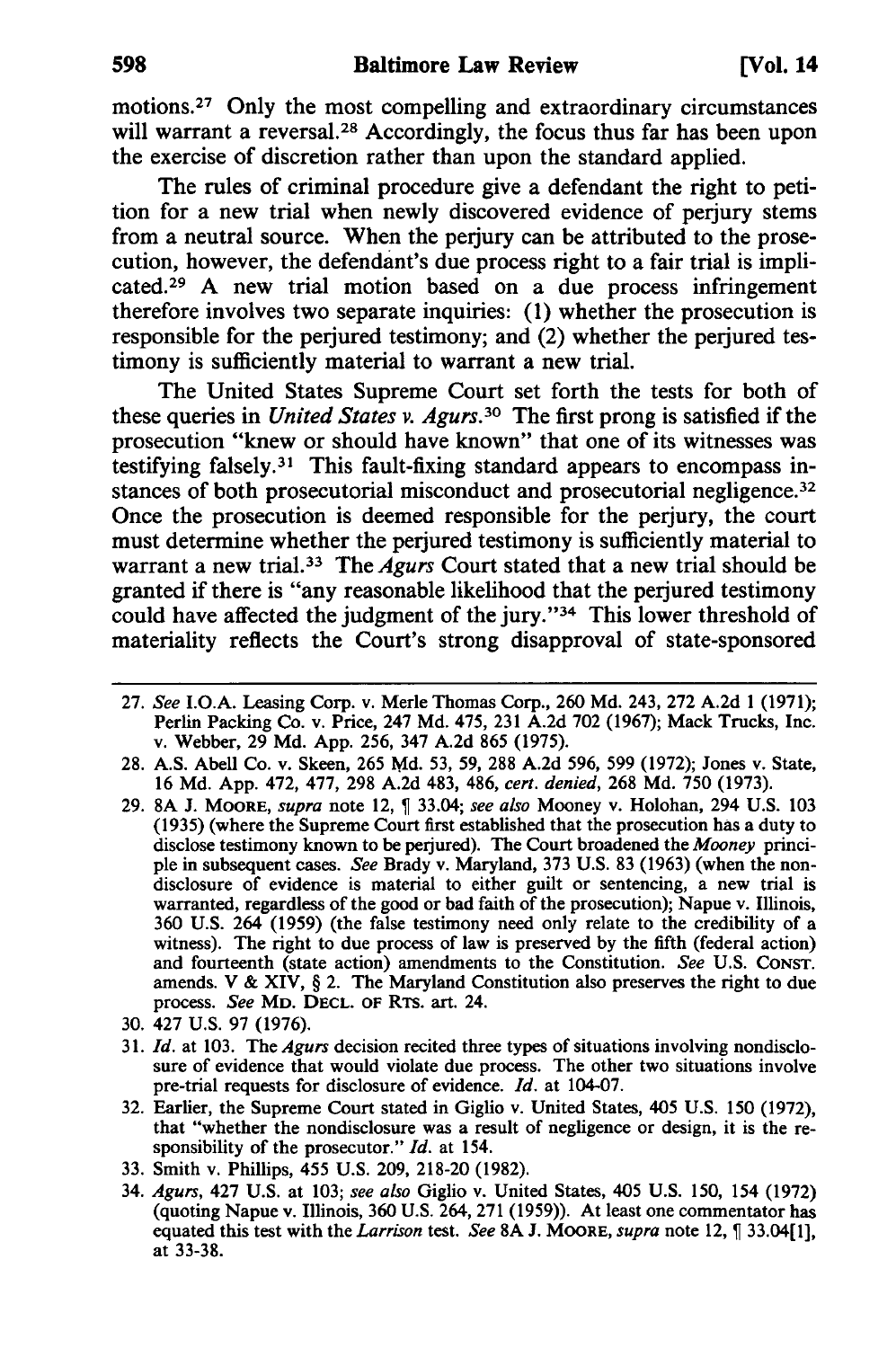## perjury.3S

**In** *Stevenson,* the Court of Appeals of Maryland relied on a plethora of persuasive authority to deduce that courts will not grant a motion for new trial unless the evidence is material to the outcome of the case.36 Furthermore, the court reasoned that when the motion is based on newly discovered evidence, this materiality determination must be conducted prior to applying either the *Larrison* or *Berry* standards.37 Applying this rule to the facts of the case, the court relied heavily upon the trial judge's ruling that the verdict "probably" would not be altered if a new trial were granted because the other evidence of guilt was so overwhelming.<sup>38</sup> The court held that, implicit in the trial judge's decision was a finding that the perjured testimony was immaterial to the outcome of the case.<sup>39</sup> As a result, the evidence could not satisfy the threshold materiality inquiry; thus, the court concluded, there was no need to adopt either the *Larrison* or the *Berry* standard.<sup>40</sup>

The *Stevenson* court further held that, because the evidence was not material to the outcome of the case, there had been no denial of due process and, therefore, no need for a new trial on that ground.41 Relying on several Supreme Court and United States courts of appeals decisions, the court reasoned that the same initial materiality inquiry used to evaluate newly discovered evidence applied with equal force to due process violations.42 The court reasoned "that the knowing and intentional use of false testimony by the prosecution is a violation of due process providing such testimony is material to the result of the case."43 Finally, the court distinguished *Stevenson* on its facts from an Illinois case involving the same expert witness.44 The perjury in the Illinois case had resulted in

35. These cases "involve a corruption of the truth-seeking function of the trial process." *Agurs,* 427 U.S. at 104 (dictum); *see, e.g.,* Giglio v. United States, 405 U.S. 150,153- 54 (1972); Napue v. Illinois, 360 U.S. 264, 269-70 (1959); Mooney v. Holohan, 294 U.S. 103, 112 (1935).

- *37. Id.* at 301-02, 473 A.2d at 452-53. On appeal, the defendant urged the court to adopt the "might" standard. *Id.* at 301, 473 A.2d at 452.
- *38. Id.* at 301, 473 A.2d at 451-52. Adopting the "probability" standard, the trial judge relied upon Ginnelly v. Continental Paper Co., 57 N.J. Super. 480, 155 A.2d 154 *(1959). Stevenson,* 299 Md. at 301, 473 A.2d at 451-52.
- *39. Stevenson,* 299 Md. at 301, 473 A.2d at 452.
- 40. *Id.* at 301-04, 473 A.2d at 452-53.
- 41. *Id.* at 304-08, 473 A.2d at 453-55. The defendant alleged a lack of diligence on the part of the prosecution in not checking the expert's credentials. Brief for Appellant Stevenson at 28-29, Stevenson v. State, 299 Md. 297, 473 A.2d 450 (1984). The state responded by arguing that it did not know of the perjury and that this lack of knowledge was not unreasonable. Moreover, even if there had been a due process violation, the state contended that the perjury did not relate to a material aspect of the trial. Brief for Appellee State at 14-17, Stevenson v. State, 299 Md. 297, 473 A.2d 450 (1984).
- *42. Stevenson,* 299 Md. at 305, 473 A.2d at 453.
- *43. Id.* at 305, 473 A.2d at 453-54.
- 44. *Id.* at 308, 473 A.2d at 455 (distinguishing People v. Comille, 95 III. 2d 497, 448 N.E.2d 857 (1983».

<sup>36.</sup> Stevenson v. State, 299 Md. 297, 301-04, 473 A.2d 450, 452-53 (1984).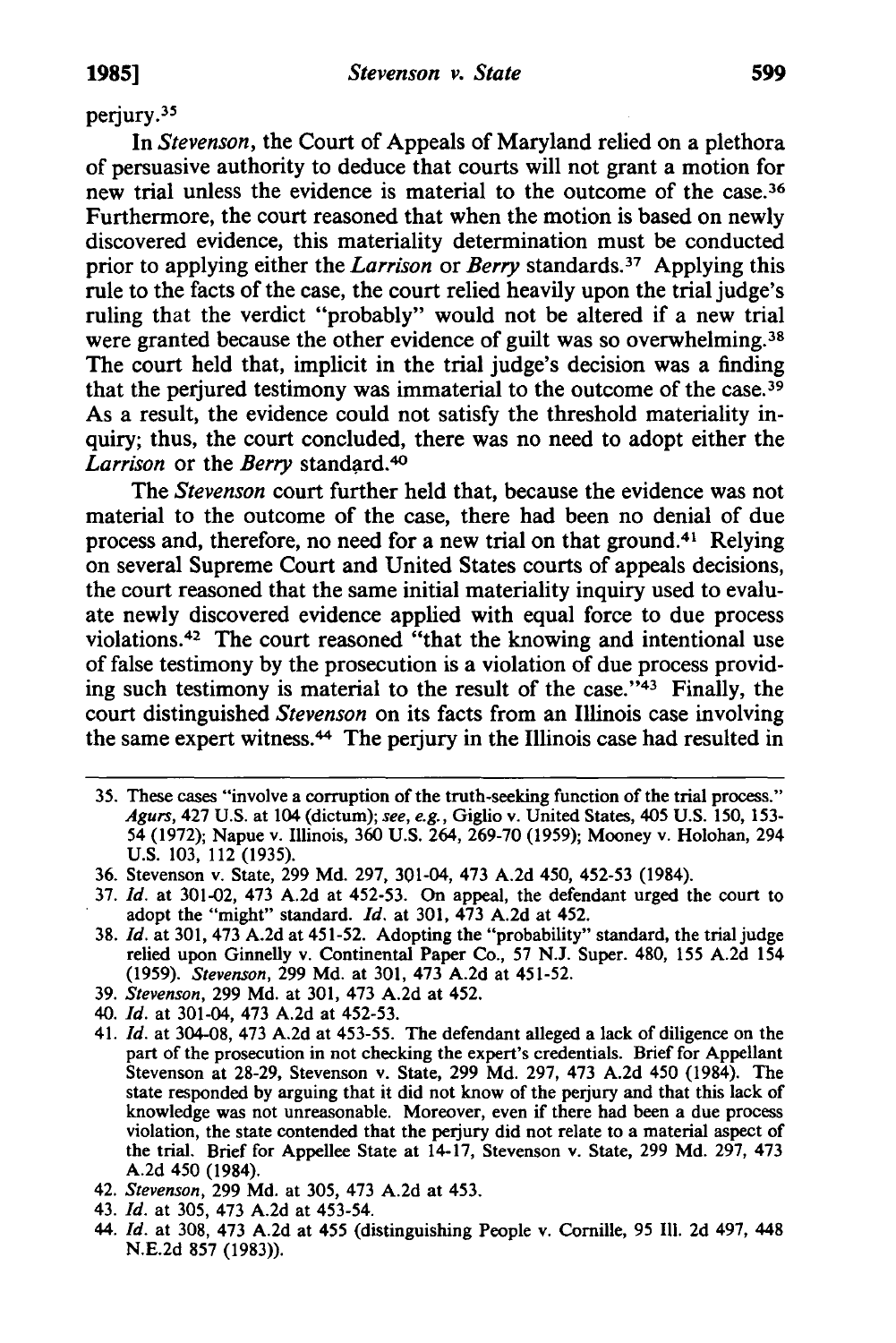the grant of a new trial. *4S* 

The court of appeals's adoption of an initial materiality inquiry for new trial motions based upon newly discovered evidence reflects a misperception of the *Larrison* and *Berry* standards. Recognizing that materiality in this context is a matter of degree, these standards seek to balance the interests of preserving the finality of judgments and judicial economy,46 with the injustice of convictions returned by juries that were denied the whole truth.<sup>47</sup> Because the decision to grant a new trial necessarily depends on the materiality of the perjury, $48$  whether the evidence is material to the result is not, as the court states, the threshold question;<sup>49</sup> it is the principal consideration. The two tests, requiring the evidence to be such as would *probably* or *possibly* produce an acquittal, are simply means of testing materiality, and the application of either standard analytically assimilates the question of materiality. *so* Instructing trial judges to decide initially whether the newly discovered evidence is material to the result of the case makes any subsequent application of either standard redundant. In *Stevenson,* for example, the trial judge evaluated the likelihood of a different verdict if the jury had not heard the perjured testimony.51 The trial judge effectively concluded that the *Berry*  "probability" standard was not met, and therefore no new trial should be granted. This analysis conflicts directly with the court of appeals's holding that the possible effect on the jury's determination is a separate inquiry, warranted only after the evidence is found to be material to the outcome of the case. *S2* Yet, materiality to the outcome of the case must be defined by the possible effect of the new evidence on the jury's determination. The unanswered question is: How can a trial judge determine materiality without at the same time examining the possible effect of the new evidence on the jury's determination?

The *Stevenson* decision contains no guidelines to aid either trial courts in making initial materiality determinations or appellate courts in reviewing lower court decisions. There is a good reason for according great deference to the trial judge; in most cases, he had the opportunity

- *47. See supra* note 19.
- *48. See* 8A J. MOORE, *supra* note 12, ~ 33.04[1]; 4 C. TORCIA *supra* note 12, § 599.
- *49. Stevenson,* 299 Md. at 302, 473 A.2d at 452.
- 50. See 8A J. MOORE, *supra* note 12,  $\int$  33.04[1], at 33-34.
- *51. Stevenson,* 299 Md. at 301, 473 A.2d at 451.
- *52. Id.* at 302, 473 A.2d at 453.

<sup>45.</sup> The facts of People v. Cornille, 95 Ill. 2d 497,448 N.E.2d 857 (1983) and *Stevenson*  were nearly identical. In *Comille,* false testimony given by the same expert prompted the Supreme Court of Illinois to find a due process violation and to reverse a conviction. The court held that "there is a reasonable likelihood that. . . [the] false testimony concerning his qualifications as an expert might have affected the jury's decision." *Comille,* 95 Ill. 2d at 514, 448 N.E.2d at 866. The *Stevenson*  court justified its decision by finding the amount of expert testimony to be more balanced as to the cause of the fire in *Comille. Stevenson,* 299 Md. at 308, 473 A.2d at 455.

*<sup>46.</sup> See supra* notes 9-11 and accompanying text.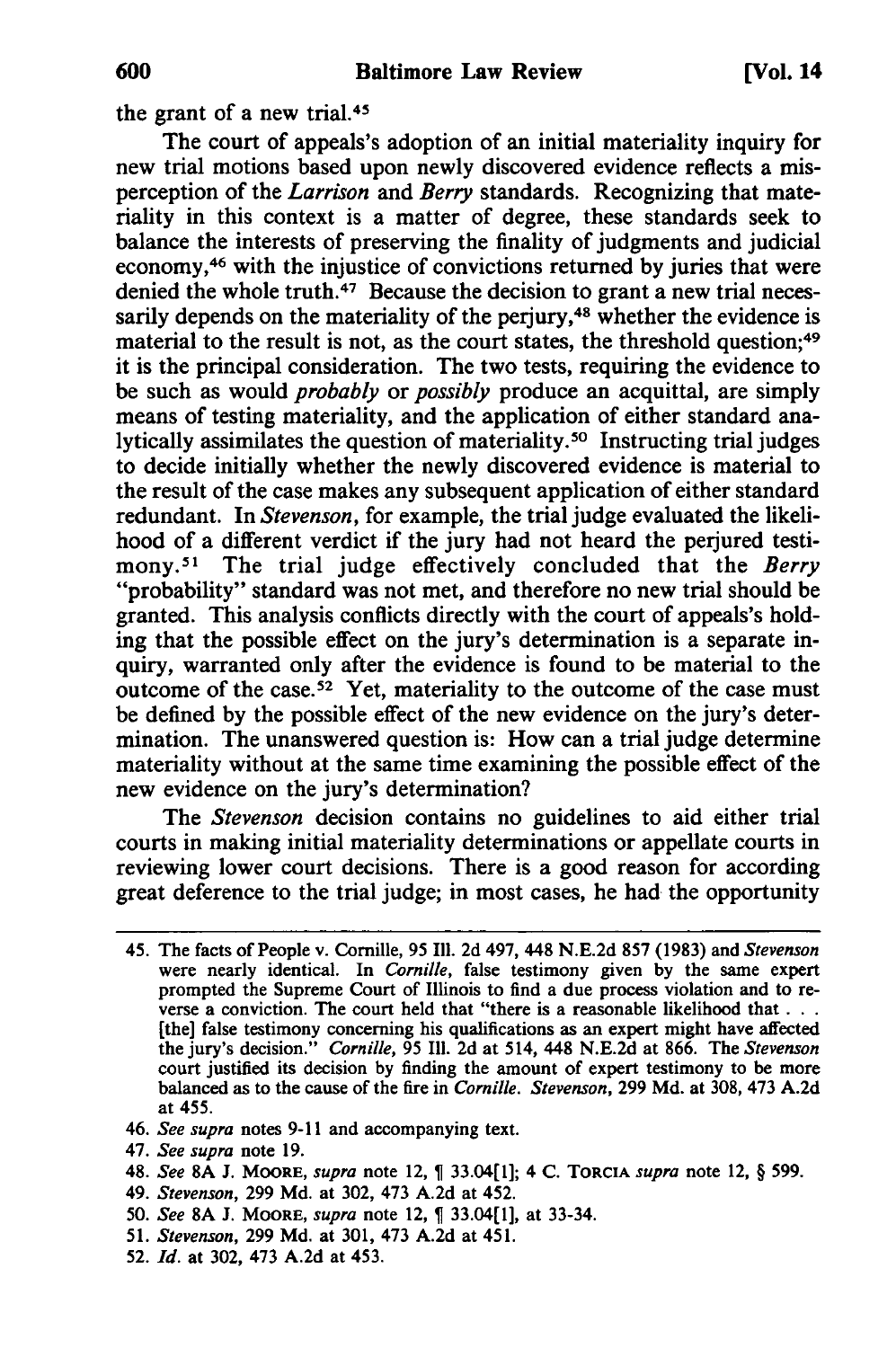to hear all the evidence, including the perjured testimony. Thus, the trial judge is in the best position to evaluate the potential impact of the newly discovered evidence on the jury's verdict.<sup>53</sup> This is not to imply, however, that the trial judge's decision should not be reviewable on appeal. There still is a need for a standard to guide trial courts seeking to gauge how material perjured testimony must be to warrant a new trial. Such a standard would help ensure uniformity of decisions on these motions and an accurate, objective review at the appellate level. The Maryland judiciary has already shown a strong policy of deference to trial judges' rulings on new trial motions. *S4 Stevenson* can only serve to give the trial courts more discretionary power since Maryland's highest court neither offers nor requires a basis for a finding of immateriality.

In view of the need for guidance, the *Larrison* standard should be adopted in Maryland because instances of perjured testimony impugn the integrity of the criminal justice system. *ss* Indeed, the Supreme Court has recognized that perjury poisons "the water in [the] reservoir, and the reservoir cannot be cleansed without first draining it of all impurity."s6 Moreover, an examination of jurisdictions applying the *Larrison* test disproves its critics' contention that it necessarily will always result in the granting of a new trial. *S7 Larrison,* therefore, is a justified modification of the stricter *Berry* standard for cases involving perjured testimony.

In analyzing the due process issue, the *Stevenson* court carried this undefined threshold materiality determination to its extreme. Implicit in its treatment of this issue is a failure to recognize the scope of prosecutorial misconduct as well as a failure to define the appropriate standard of materiality. Because the prosecution in *Stevenson* was unaware of the expert's false representations about his credentials, *S8* the due process issue centered on prosecutorial negligence. Failing even to consider this issue, the court limits alleged due process violations to instances of knowing and intentional use of false testimony by the prosecution,<sup>59</sup> directly in conflict with the Supreme Court's articulation of a "should have known" standard.<sup>60</sup> Additionally, the court of appeals's reason for allowing the defendant to raise the due process issue for the first time on appeal is unclear; the court failed to inquire whether the prosecution was at fault because it "should have known" of the expert's perjury.

<sup>53.</sup> See generally 8A J. MOORE, *supra* note 12, 9 33.03[4].

*<sup>54.</sup> See supra* notes 27-28 and accompanying text.

*<sup>55.</sup> See supra* note 19.

<sup>56.</sup> Mesarosh v. United States, 352 U.S. I, 14 (1956) (the courts have a duty "to see that the waters of justice are not polluted").

*<sup>57.</sup> See, e.g., ex rei* Williams v. Walker, 535 F.2d 383 (7th Cir. 1976) (per curiam); United States v. Anderson, 509 F.2d 312 (D.C. Cir. 1974), *cert. denied,* 420 U.S. 991 (1975); United States v. Bonilla, 503 F. Supp. 626 (D.P.R. 1980).

*<sup>58.</sup> Stevenson,* 299 Md. at 304-05, 473 A.2d at 453.

*<sup>59.</sup> Id.* at 305, 473 A.2d at 453-54.

*<sup>60.</sup> See supra* notes 31-36 and accompanying text.